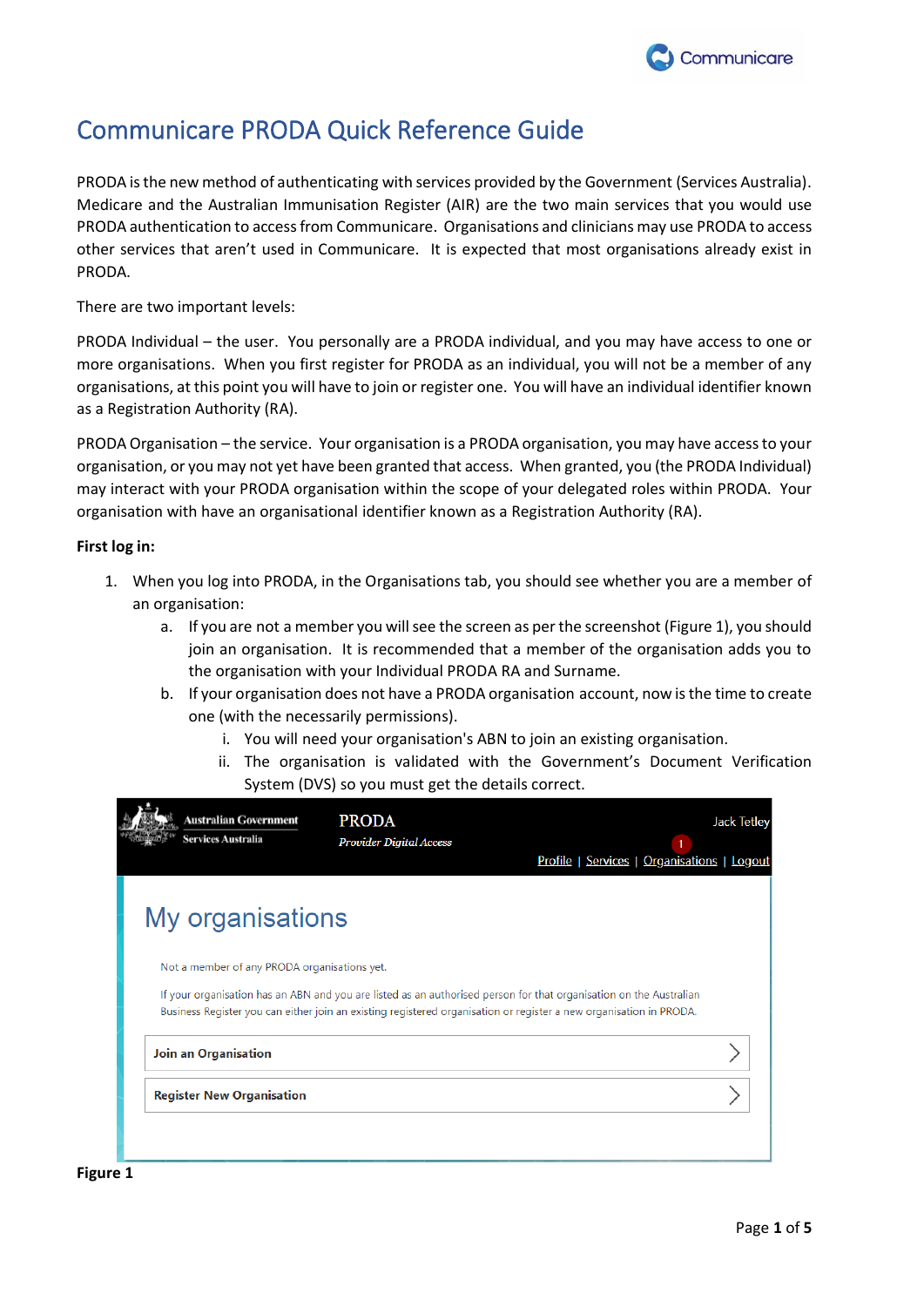

- 2. If you are a member of an organisation, you will see it in the list (Indicator 2) on Figure 2:
	- a. One individual may be a member of many organisations.
	- b. If the organisation is not correct, you should join (Indicator 3) or register (Indicator 4) an organisation from this view.
	- c. If the organisation is correct, you can proceed into the organisation, click (Indicator 2).

| <b>Australian Government</b><br>Services Australia                                                                                                                                       | <b>PRODA</b><br><b>Provider Digital Access</b>     |                                  | <b>Jack Tetley</b><br>Profile   Services   Organisations   Logout |  |  |
|------------------------------------------------------------------------------------------------------------------------------------------------------------------------------------------|----------------------------------------------------|----------------------------------|-------------------------------------------------------------------|--|--|
| My organisations                                                                                                                                                                         |                                                    |                                  |                                                                   |  |  |
|                                                                                                                                                                                          | You're a member of the organisations listed below. |                                  |                                                                   |  |  |
|                                                                                                                                                                                          | Select the organisation name to:                   |                                  |                                                                   |  |  |
| • view the organisation's details<br>• manage the organisation's devices<br>• add or remove the organisation's members<br>• add subsidiary organisations (for parent organisations only) |                                                    |                                  |                                                                   |  |  |
| Name $\triangleq$                                                                                                                                                                        | $ABN \Leftrightarrow$                              | Organisation Status $\triangleq$ | Role/Status $\triangleq$                                          |  |  |
| $\overline{2}$<br>CommunicareTest                                                                                                                                                        | 43 111 222 333                                     | Active                           | Director / Active                                                 |  |  |
|                                                                                                                                                                                          | м                                                  | $10 \vee$                        | 1 record found                                                    |  |  |
| <b>Join an Organisation</b><br>3                                                                                                                                                         |                                                    |                                  |                                                                   |  |  |
| <b>Register New Organisation</b>                                                                                                                                                         |                                                    |                                  |                                                                   |  |  |



- 3. Once in your organisation you will see the organisation RA in Figure 3 (Indicator 1):
	- a) Depending on your access you might be able to see Members (Indicator 2), Subsidiary Organisations (Indicator 3), Service Provider (Indicator 4) and B2B Devices (Indicator 5).
	- b) You must have been delegated the Device-Management role within PRODA to manage B2B devices.
	- c) Speak to your organisation's PRODA director to get the role added should you be lacking it, otherwise someone who has the Employee-Management PRODA delegation can assist you.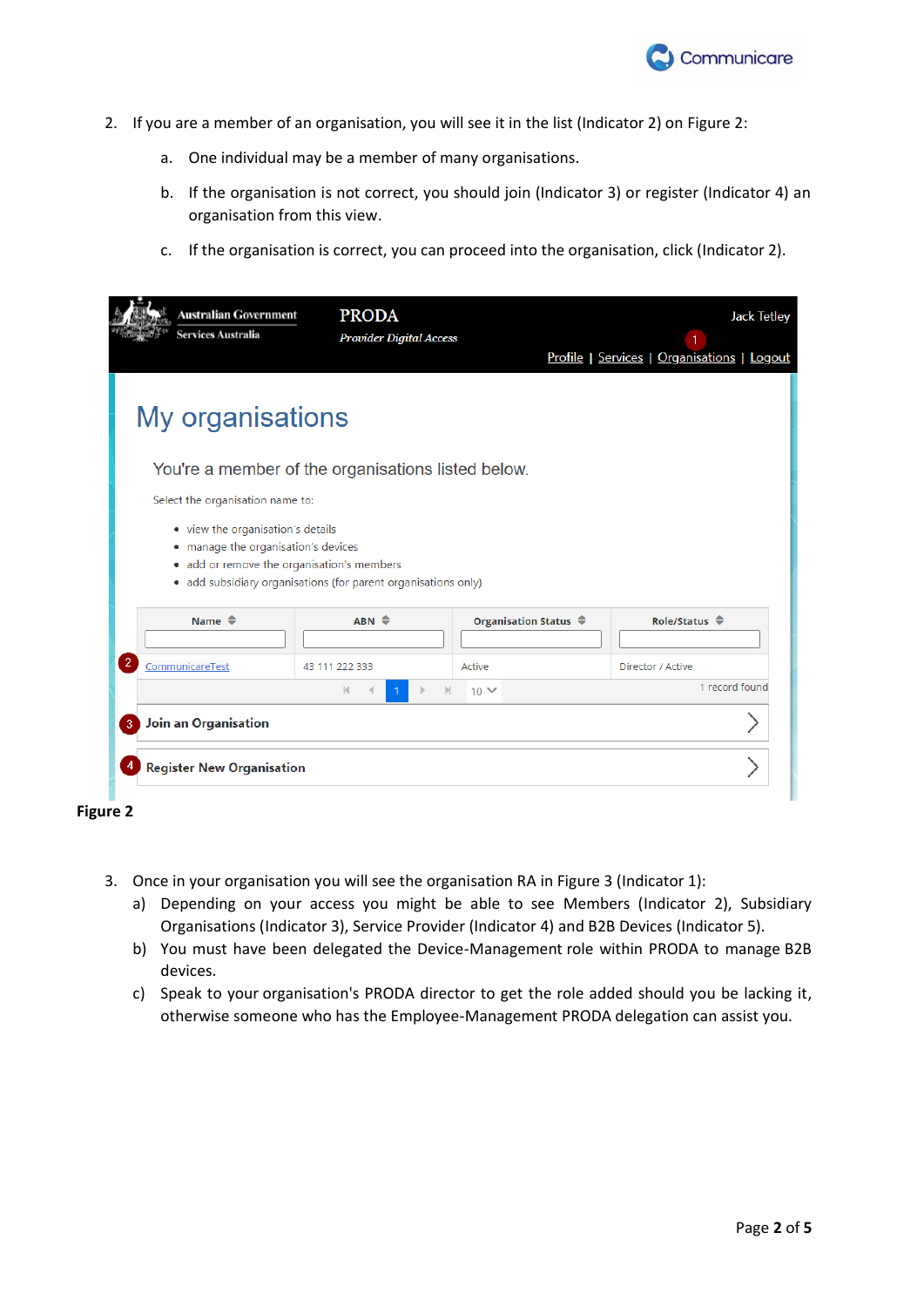

|                  | <b>Australian Government</b><br><b>PRODA</b><br><b>Services Australia</b><br>Provider Digital Access |                            | <b>Jack Tetley</b>                          |
|------------------|------------------------------------------------------------------------------------------------------|----------------------------|---------------------------------------------|
|                  |                                                                                                      |                            | Profile   Services   Organisations   Logout |
| $\triangle$ Back |                                                                                                      |                            |                                             |
|                  | Manage my organisation                                                                               |                            |                                             |
|                  | <b>Organisation Details</b>                                                                          |                            |                                             |
|                  | <b>Organisation Name</b>                                                                             | CommunicareTest            |                                             |
|                  | <b>PRODA RA (Organisation)</b>                                                                       | 8806666527<br>$\mathbf{1}$ |                                             |
|                  | <b>Status</b>                                                                                        |                            |                                             |
|                  | <b>ABN</b>                                                                                           |                            |                                             |
|                  | <b>Contact Email Address</b>                                                                         |                            | Update Email                                |
|                  | <b>Contact Phone Number</b>                                                                          | Not supplied.              | <b>Update Phone</b>                         |
|                  | <b>Remove Organisation</b>                                                                           |                            |                                             |
|                  | Members 2                                                                                            |                            | $\checkmark$                                |
|                  | Subsidiary Organisations <sup>3</sup>                                                                |                            | $\checkmark$                                |
|                  | Service Provider<br>4                                                                                |                            | $\checkmark$                                |
|                  |                                                                                                      |                            |                                             |

- 4. Before creating the B2B device for Communicare you should ensure that you have the correct links created in Service Provider (Figure 3, Indicator 4):
	- a. Under Service Provider (Figure 4) you should ensure you have Medicare Online/ECLIPSE/DVA/AIR in the status 'Active'.
	- b. Should you not, select 'Add Service Provider'.
		- i. To register a Service Provider you must have the Service-Link Management attribute.
		- ii. To link Medicare/AIR as a Service Provider in PRODA, follow the instructions here: [https://www.servicesaustralia.gov.au/organisations/business/services/proda](https://www.servicesaustralia.gov.au/organisations/business/services/proda-provider-digital-access/how-manage-your-organisation/adding-and-linking-service-providers-organisations/linking-health-service-providers/adding-and-linking-medicare-online-proda)[provider-digital-access/how-manage-your-organisation/adding-and-linking](https://www.servicesaustralia.gov.au/organisations/business/services/proda-provider-digital-access/how-manage-your-organisation/adding-and-linking-service-providers-organisations/linking-health-service-providers/adding-and-linking-medicare-online-proda)[service-providers-organisations/linking-health-service-providers/adding-and](https://www.servicesaustralia.gov.au/organisations/business/services/proda-provider-digital-access/how-manage-your-organisation/adding-and-linking-service-providers-organisations/linking-health-service-providers/adding-and-linking-medicare-online-proda)[linking-medicare-online-proda](https://www.servicesaustralia.gov.au/organisations/business/services/proda-provider-digital-access/how-manage-your-organisation/adding-and-linking-service-providers-organisations/linking-health-service-providers/adding-and-linking-medicare-online-proda)
	- c. If you have this Service Provider you can continue to registering a B2B device.
		- i. To register a B2B Device you need to have the Device-Management attribute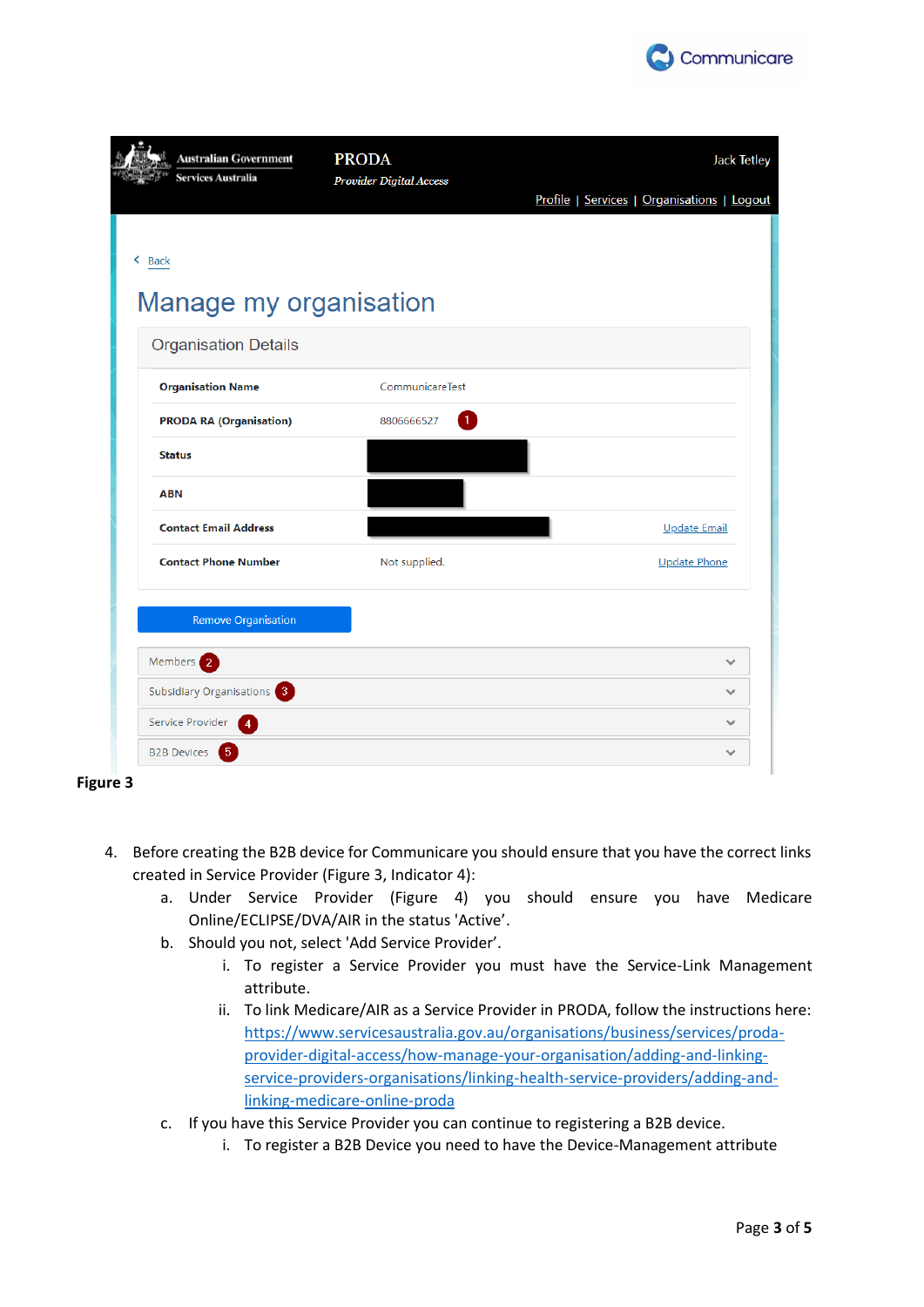

| <b>Service Provider</b>                           | ㅅ                           |
|---------------------------------------------------|-----------------------------|
| Name $\triangleq$                                 | Status $\triangle$          |
| Medicare Online/ECLIPSE/DVA/AIR                   | Active                      |
| <b>PRODA</b>                                      | Active                      |
| $\blacksquare$<br>$ \mathbf{q} $<br>$\rightarrow$ | 2 records found<br>▶ ▶ 10 ∨ |
|                                                   |                             |
| <b>Add Service Provider</b>                       |                             |

### **Figure 4**

Please note: B2B Device Activation Codes are only valid for 7 days – ensure you are ready to switch when generating, and supply to us without delay.

Once you are on V21.3 and are ready to switch to Web Services.

- 5. Under B2B Devices (Figure 5), you should select Register New B2B Device:
	- a. Name devices appropriately so that they can be found later (Figure 6).
	- b. If you have multiple software products interacting with different services, each will require its own device, with its own name.
	- c. Ensure you are ready for the switch over before proceeding.

| <b>B2B Devices</b>             |                            |
|--------------------------------|----------------------------|
| Device Name $\triangleq$       | Device Status $\triangleq$ |
| <b>Register New B2B Device</b> |                            |

**Figure 5**